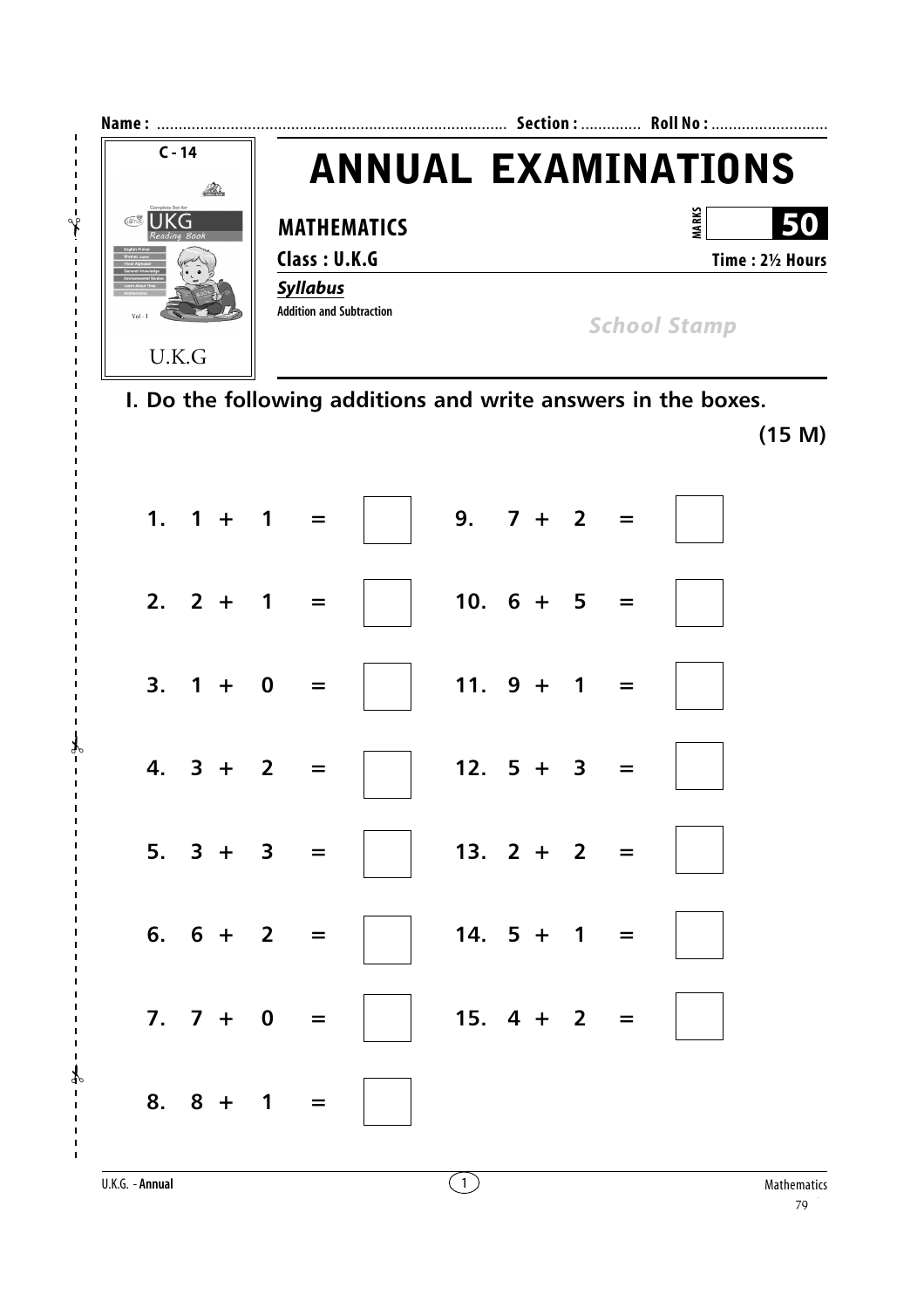**II. Count and write the correct numerals in the boxes. (6 M)**



**III. Count and write the correct numerals in the boxes. (6M)**

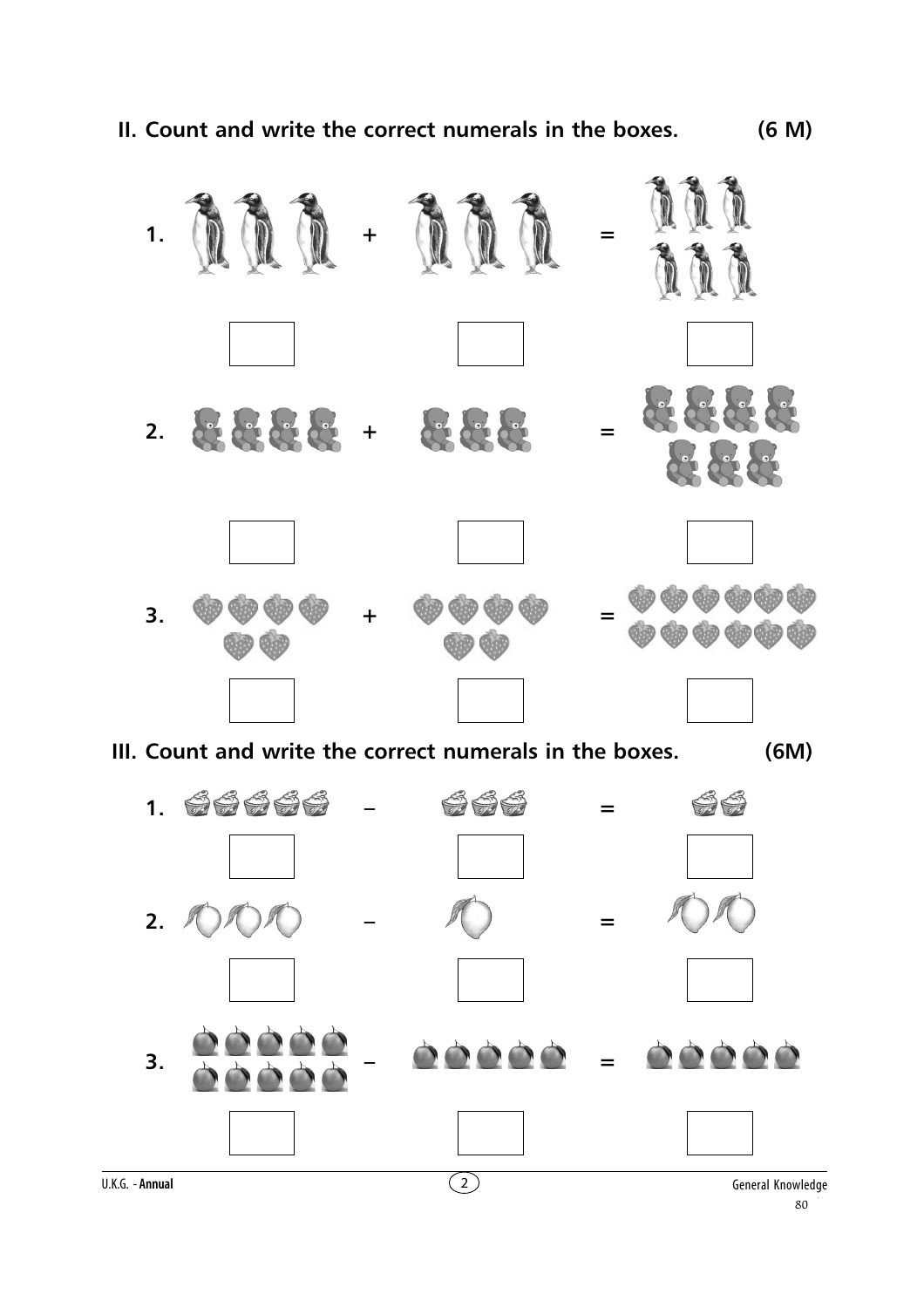**IV. Do the following subtractions and write answers in the boxes.**

**(15)**